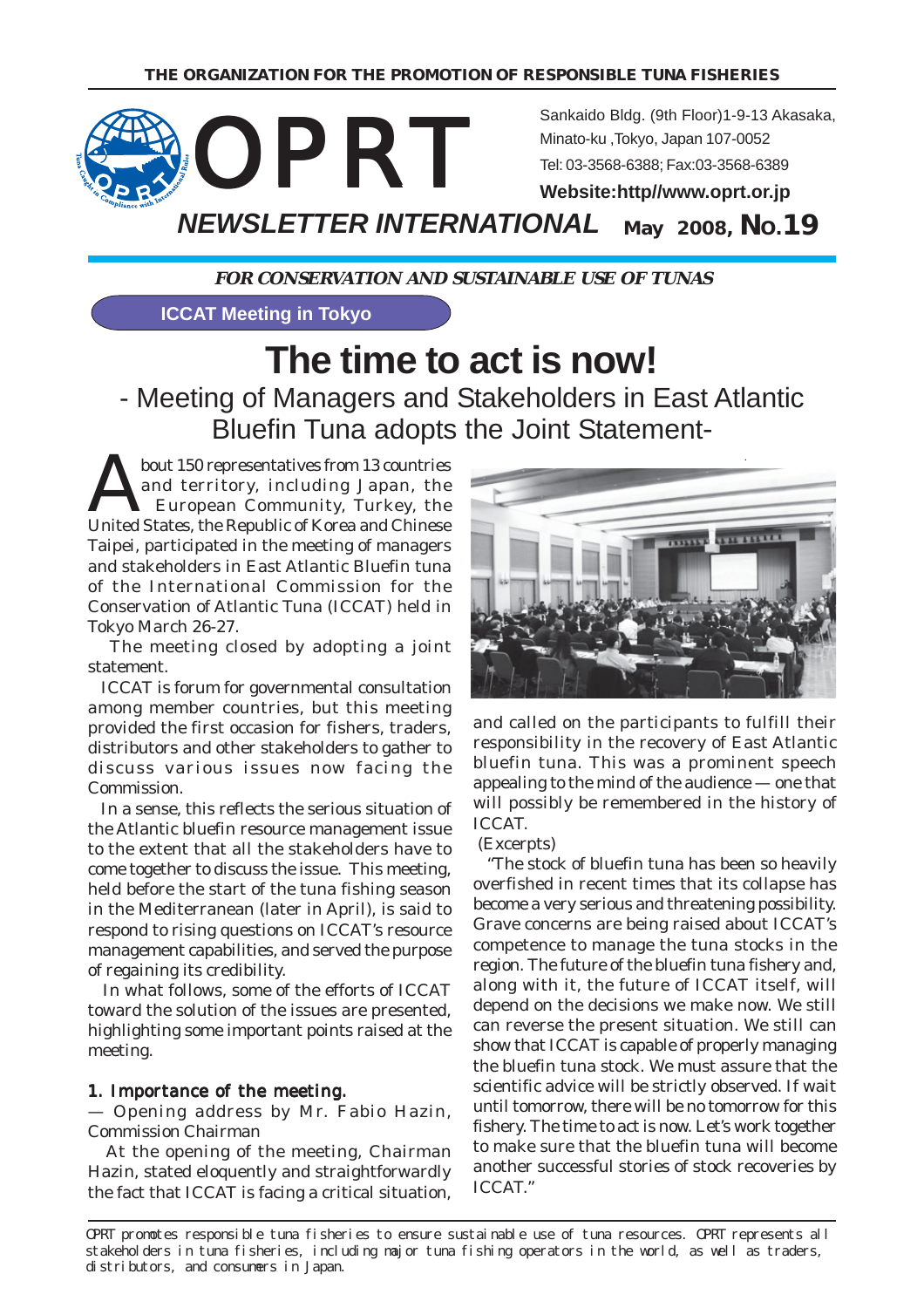### 2. What is the current condition of the Atlantic Bluefin tuna resource?

(Presentation by Dr. Gerald Scott, Chairman, Standing Committee on Research & Statistics, ICCAT; Explanations summarized below.

(1) Over 70% of the catch of the Atlantic bluefin tuna are taken in the Mediterranean Sea.

(2) Most of the catch are from tuna farming, but the data regarding catch, efforts, fish size, etc. are extremely poor, and there is extensive underreporting of harvest levels.

(3) Management of the Atlantic bluefin tuna is carried out separately in the eastern and western areas of the Atlantic, but ongoing research indicates that there is considerable mixing of the east and west stocks.

(4) Therefore, management actions taken in the eastern Atlantic and Mediterranean are likely to impact recovery in the western Atlantic.

(5) Before the advent of farming, there was some rebuilding of spawning biomass, but spawning biomass has been on a rapid decline heading toward dangerously low levels.

(6) Farming capacity is about 60,000 tons. The number of licensed bluefin tuna fishing vessels in East Atlantic is 1,750, which is three times as much as the overall catch quota. In other words, it represents too much fishing capacity and too much caging capacity.

(Reference:

 Annual total allowable catch of Atlantic Bluefin Tuna

Western stock: 2,100 tons 1999-2018

 Eastern stock: 29,500 tons in 2007; to be reduced annually to 25,500 tons in 2010.)

**Conclusion:** Unless we soon reform, Atlantic bluefin tuna appear rapidly headed toward biological bankruptcy.

### 3. View of a Japanese tuna fisher

While numbers of participants made statements at the meeting, a Japanese tuna longline fisher presented down-to-the-point and specific proposals. (Summarized below)

Responding to the International Plan of Action for the management of fishing capacity (IPOA) of the U.N. Food and Agriculture Organization (FAO), Japan took the initiative among longline fishing nations and reduced the number of its fishing vessels by 132 in 1999, in order to reduce excessive fishing capacity.

 It is obvious that tuna farming has the issue of excessive fishing capacity with regard to East Atlantic bluefin tuna stock. Specific measures,

such as reduction of the number of farming cages, should be taken.

 Further, it should be clearly stated in the management rules that not only producers but other stakeholders in processing and distribution sectors are required to take responsible actions toward resource management.

 It is also important to make clear the position of processors and distributors that they will not buy or deal in illegal tunas caught in excess of the catch quota."

 This view was supported at the meeting, with some participants stating that processors and cold-store firms should also be placed in the ICCAT positive list and controlled accordingly.

### 4. Result of the meeting : Adoption of the Joint Statement

 The entire text of the Joint Statement on the Sustainable Use of the Eastern Atlantic Bluefin Tuna Resource adopted at the meeting is given on next page.

 The first two items, as given below, can be assessed highly as the commitment of all the participants to the contribution to the international community. Namely, the managers and stakeholders participating in the Meeting have re-affirmed the need to:

- fully comply with all the pertinent conservation and management measures adopted by ICCAT, and in particular, the provisions of the Bluefin Tuna Recovery Plan;

- prudently manage their fishing/caging/reefer capacity, fishing effort and market imports in such a manner that brings them into line with the decreasing levels of TAC foreseen in the Bluefin tuna Recovery Plan.

 Those who are involved in the bluefin tuna fishing ought to act in accordance with this statement.

 In June this year, stock assessment of bluefin tuna will be made by scientists, and the plenary meeting of ICCAT is scheduled in November. At the meeting, the current east Atlantic bluefin tuna stock recovery plan will be reviewed and it is anticipated that more stringent resource management measures will most probably be introduced. In any case, in order to make the discussion at the plenary a meaningul one, it should be demonstrated, at the closing of this season, that the stakeholders coped with this "statement" with sincerity. Otherwise, as it is said, "there is no future for ICCAT." We truly expect that ICCAT will overcome this difficult situation again, as it did in the past.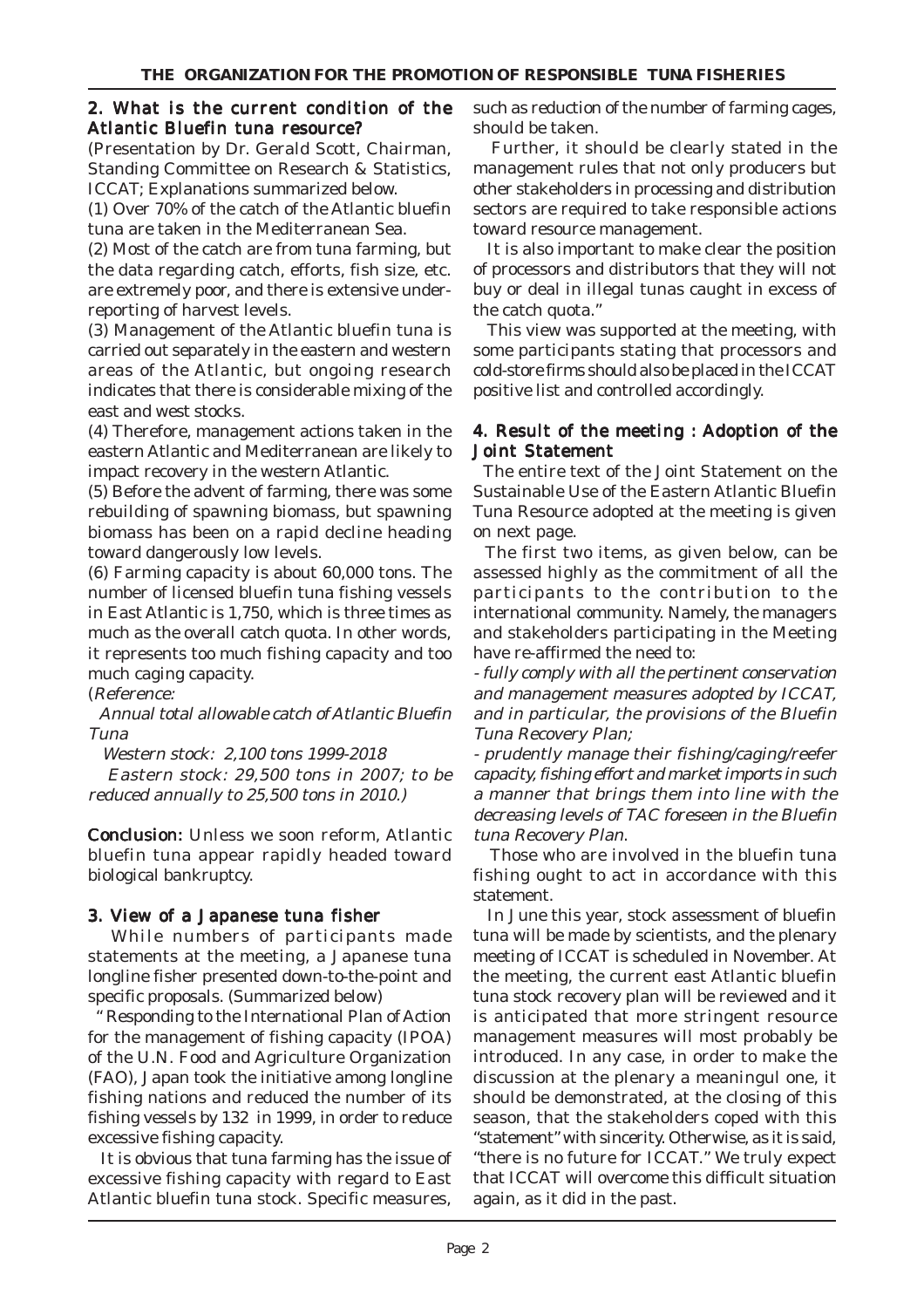# **International Tuna Management Joint Statement on the Sustainable Use of the Eastern Atlantic Bluefin Tuna Resource**

The managers and stakeholders (fishing<br>
industry representing all gears,<br>
farming establishments, buyers and<br>
traders) porticipating in the Meeting of industry representing all gears, traders) participating in the Meeting of Managers and Stakeholders in Atlantic Bluefin Fishery have re-affirmed, in order to ensure the prompt recovery and sustainable use of the bluefin tuna resource, the need to:

- Fully comply with all the pertinent conservation and management measures adopted by ICCAT, and in particular, the provisions of the Bluefin Tuna Recovery Plan; - Prudently manage their fishing/caging/ reefer capacity, fishing effort and market imports in such a manner that brings them into line with the decreasing levels of TAC foreseen in the Bluefin tuna Recovery Plan; - Apply the catch documentation scheme for the full 2008 fishing season in order to ensure its uniform introduction and effectiveness as a key element of the Recovery Plan, and noting that market States accord with this approach;

- Encourage CPCs involved in the fisheries and market for bluefin tuna to cooperate in the fight against IUU activities, notably, through regular exchange of information on fishing activities in their areas or in adjacent areas;

- Further encourage CPCs to exchange data on fishing activities in their waters by flag vessels of other CPCs, which are licensed to fish in their waters under private trade arrangements with the authorization by the CPCs concerned and the Commission and/or under joint fishing operations;

- Consider and support the adoption of the necessary conservation and management measures based upon the best available scientific advice in the review of the existing recovery plans scheduled at the next ICCAT meeting;

- Participate actively in data collection so as to contribute to the assessment of stock status, providing the best available scientifc advice for the review of the Recovery Plan.

# **Efforts for ensuring sustainable tuna stocks in Western Central Pacific Ocean -Workshop of stakeholders held in Canberra-**

Workshop of stakeholders was convened<br>by Mr. Glenn Hurry, Chairman, Western<br>and Central Pacific Fisheries by Mr. Glenn Hurry, Chairman, Western and Central Pacific Fisheries Commission in Canberra, Australia during 1-2 April 2008.

It was a forum for members and industry to gain better understanding on the complexity of the two key issues of conservation measures for bigeye and yellowfin tuna and the adoption of compatible measures on the high seas that will be on the agenda for the annual Commission meeting this year.

Although stocks are not yet actually in an overfished state, on the basis of advice provided by the Scientific Committee, yellowfin and bigeye tuna are currently being overfished in the western and central Pacific Ocean (WCPO). The cause for the concerns about the status of stocks relates to the catch of juvenile yellowfin and bigeye in the purse seine fishery, from a variety of industrial and small-scale fisheries and in the longline fishery.

Stakeholders representing coastal nations, distant water fishing nations, fishing industries of different fishing gears and distributors had an open discussion.

Commenting on the meeting, Mr. Hurry said, "I was pleased with the outcome of the meeting and thought that the opportunity of having industry at the table contributing directly to discussions helped our thinking about the issues."

"At the end of the day for the fishery to work the stocks must be sustainable and the industry must remain profitable. So the approaches we develop should consider the needs of industry and the market," he added. .

# **Strong sense of crisis voiced at RMFO Chairs' Meeting in San Francisco**

meeting of Chairs of tuna fisheries<br>
management organizations (RMFOs) was<br>
February 5, 2009 management organizations (RMFOs) was February 5, 2008.